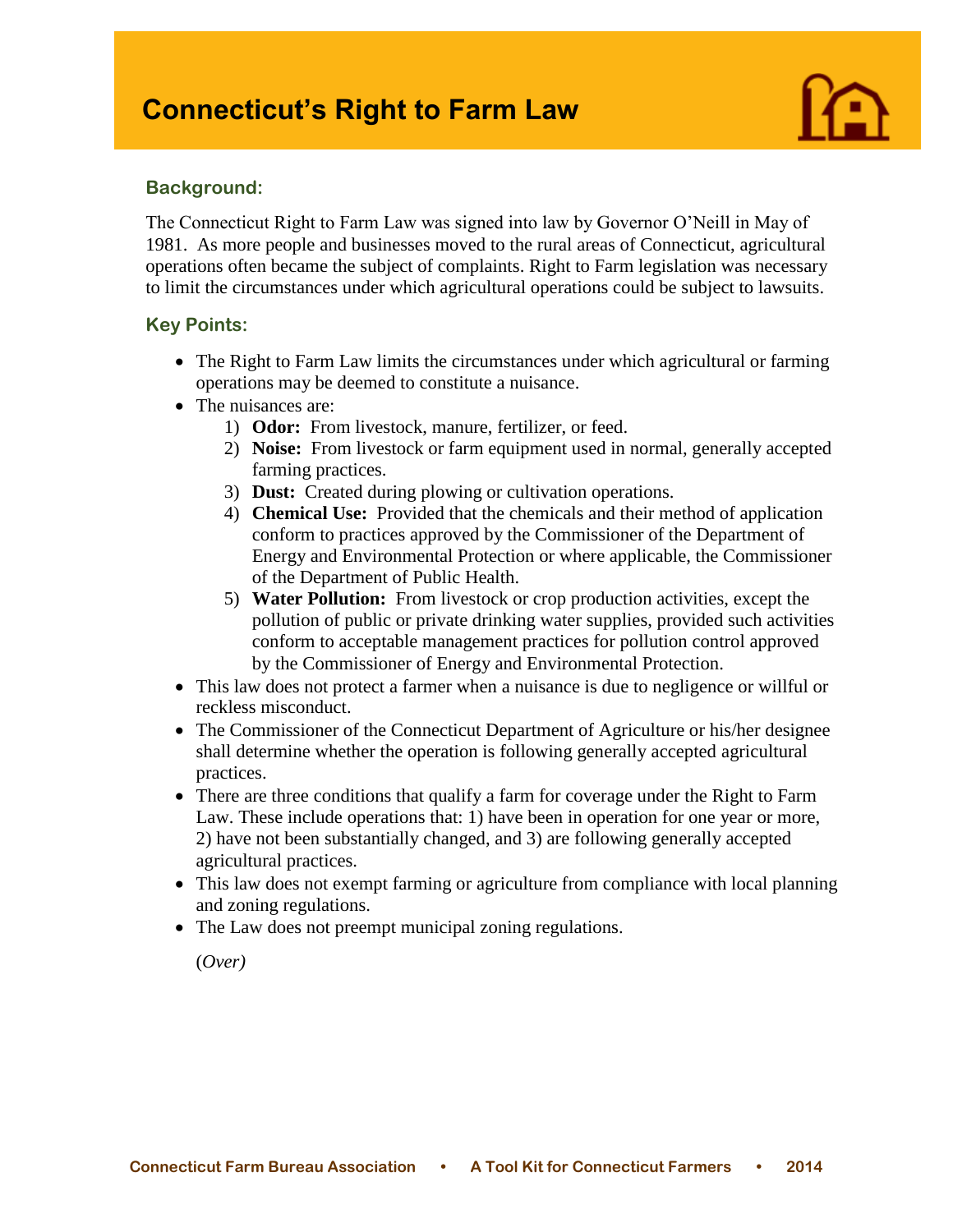# **2 Connecticut's Right to Farm Law (***continued***)**

## **Statute:**

**CGS Section 19a--341:** (a) Notwithstanding any general statute or municipal ordinance or regulation pertaining to nuisances to the contrary, no agricultural or farming operation, place, establishment or facility, or any of its appurtenances, or the operation thereof, shall be deemed to constitute a nuisance, either public or private, due to alleged objectionable (1) odor from livestock, manure, fertilizer or feed, (2) noise from livestock or farm equipment used in normal, generally acceptable farming procedures, (3) dust created during plowing or cultivation operations, (4) use of chemicals, provided such chemicals and the method of their application conform to practices approved by the Commissioner of Environmental Protection or, where applicable, the Commissioner of Public Health, or (5) water pollution from livestock or crop production activities, except the pollution of public or private drinking water supplies, provided such activities conform to acceptable management practices for pollution control approved by the Commissioner of Environmental Protection; provided such agricultural or farming operation, place, establishment or facility has been in operation for one year or more and has not been substantially changed, and such operation follows generally accepted agricultural practices. Inspection and approval of the agricultural or farming operation, place, establishment or facility by the Commissioner of Agriculture or his designee shall be prima facie evidence that such operation follows generally accepted agricultural practices.

# **FAQs:**

## **Q: Where would someone find information on generally accepted agricultural practices?**

**A:** Technology related to agricultural practices continues to evolve. Information on generally accepted agricultural practices may be obtained from the Connecticut Department of Agriculture, the Connecticut Department of Energy and Environmental Protection, the United States Department of Agriculture (USDA) Natural Resources Conservation Service (NRCS) and University of Connecticut (UCONN) Cooperative Extension System.

### **Q: What are some tips to help me maintain harmony with my neighbors?**

**A:** Working farms are often in close proximity to residential development. Here are a few suggested tips to help maintain harmony with your neighbors:

- As a courtesy, try to communicate with your neighbors in advance of making any substantial changes to your farm operation. This is a suggestion even if you have approvals or "as-of-right" authority. Sometimes by communicating and taking your neighbor's concerns into consideration you can avoid conflict. Here are some activities that farms undertake and suggestions for how to minimize conflict:
	- 1) Clearcutting a heavily wooded area directly abutting your neighbor's residence. Sometimes leaving a minimal natural vegetative buffer between you and your neighbors helps alleviate conflict. This may not always be practical but could be a consideration.